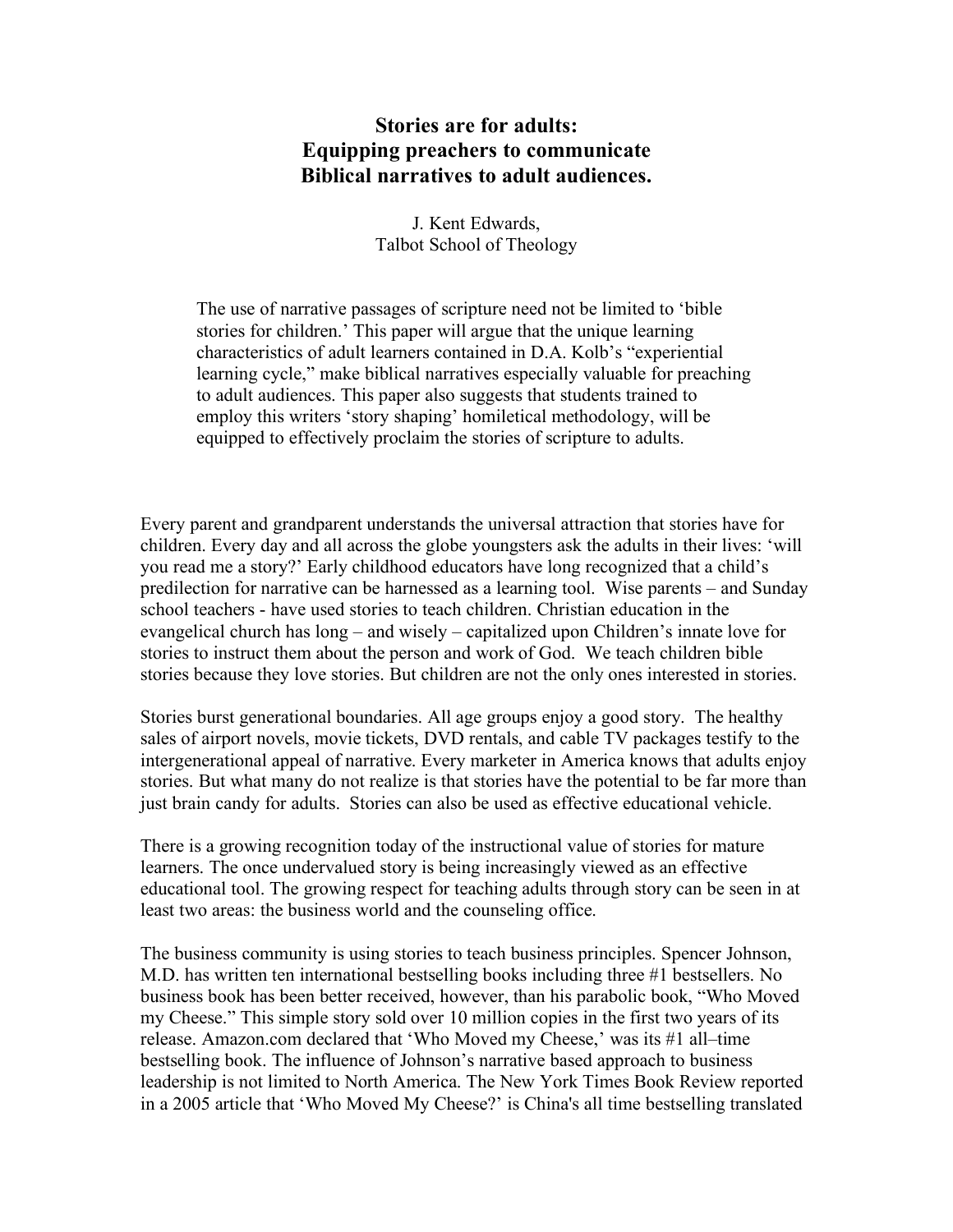work with official sales of over two million copies to date. In Japan, 'Who Moved My Cheese?' sold over 4,500,000 copies to become the #1 bestselling book in Japan's history by a non-Japanese author.<sup>1</sup> All around the world, the adult business community has resonated with the simple story of Johnson's book.

The counseling community also recognizes the educational value of stories. Books such as *Narrative Means to Therapeutic Ends,* <sup>2</sup> *Story Re-Visions: Narrative Therapy in a Postmodern World<sup>3</sup> and Narrative Therapy: The Social Construction of Preferred Realities <sup>4</sup>* all encourage therapists to help their clients view their lives as stories. This narrative approach assists hurting people to view their lives as a grand story and, in the process, understand how their life story was shaped in the past and how they can be reshaped in the future. Christian counselor John Trent encourages a similar process in his book *LifeMapping*. <sup>5</sup> These authors and therapists believe that stories are an appropriate and beneficial vehicles for adults to gain an increased understanding of their lives and environments. Adults are being taught how to live healthy lives through the use of stories. Adults learn from stories. To understand why stories are such an effective teaching tool for adults, it is necessary to understand how adults learn.

Of all the adult learning theorists in print today, perhaps none is as highly regarded as Malcolm S. Knowles. Knowles groundbreaking book *The Adult Learner* <sup>6</sup> pointed out that "traditionally, we have known more about how animals learn than about how children learn; and we know much more about how children learn than about how adults learn."<sup>7</sup> Knowles set out to correct this problem by distinguishing between 'pedagogy' the art and science of how children learn and 'andragogy' the art and science of helping adults learn. This educator considered it a mistake for an instructor to treat adult learners as large children. Knowles spent his professional life arguing that teachers should recognize adults as unique learners and alter the learning experience accordingly. In what way are adult learners unique? Knowles principles for adult learning could be summarized as follows.

- 1. A need for relevance. Adults need to know why they need to learn something. An understanding of the practical application of what is being learned is essential.
- 2. A readiness to learn. Adults come ready to take what they learn and immediately apply it to life.

 $\frac{1}{1}$ www.whomovedmycheese.com - accessed Monday, July 31, 2006

<sup>2</sup> Michael White & David Epston, *Narrative Means to Therapeutic Ends*, (New York: W.W. Norton & Company,1990)

<sup>3</sup> Allan Parry & Robert E. Doan, *Story Re-Visions: Narrative Therapy in a Postmodern World* (New York: The Guilford Press,1994)

<sup>4</sup> Jill Freedman & Gene Combs, *Narrative Therapy: The Social Construction of Preferred Realities* (New York: W.W. Norton & Company, 1996)

<sup>5</sup> John Trent, *LifeMapping,* (Focus on the Family Publishing: Colorado Springs, 1994)

<sup>6</sup> Malcolm S. Knowles, Elwood F. Holton III & Richard A. Swanson, *The Adult Learner*

*<sup>–</sup> 5th edition,* (Woburn, MA: Butterworth-Heinemann, 1998)

 $\frac{7}{1}$ ibid p. 18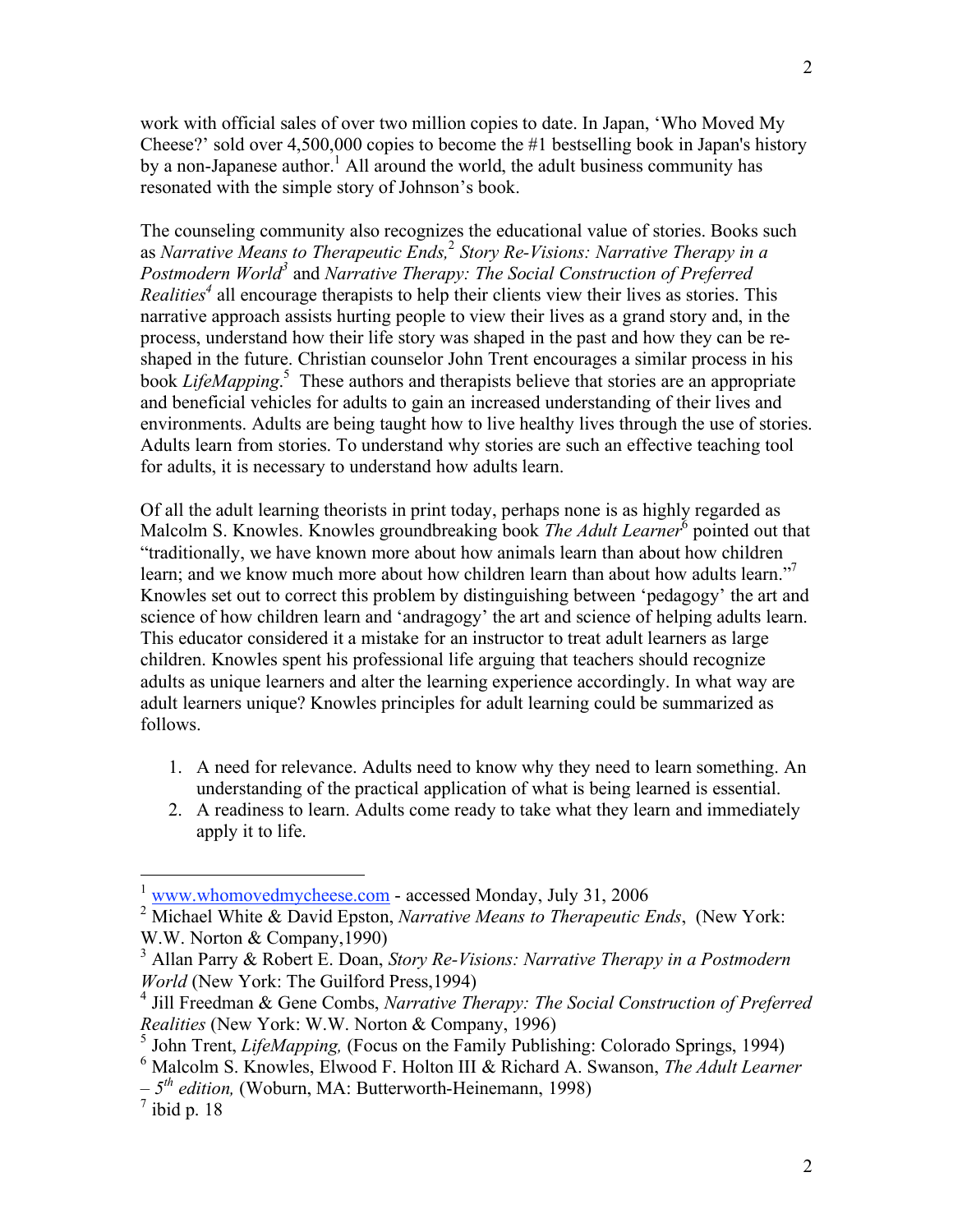- 3. A need for engagement. Adults want to be self-directed learners who are active participants in their learning experiences. Adults are not willing to passively memorize and regurgitate content that some 'expert' says that they should know.
- 4. An appreciation of prior life experience. Adult learners want their life experiences be recognized and resourced for learning.
- 5. Internally motivated. Adults value education because of how it will positively impact their quality of life. External motivators become less important.

In his book Experiential Learning<sup>8</sup>, David A Kolb outlined a theory of education that addresses the unique needs of the adult learner identified by Knowles. Kolb developed a simple and effective approach to andragogy that is relevant to everyone involved in the teaching of adults. An approach outlined in the diagram below. 9



Kolb's model for adult education is an appropriate adrological response to the characteristics of adult learners outlined by Knowles. In the above model, the teacher begins with a concrete event in the life of the student. For the adult learner, this approach immediately establishes relevance and creates a situation in which the student is motivated to learn the material. In addition, this problem centered starting point affirms the adult learners past experiences and explains why it is in the learner's best interest to fully engage in the learning process. This 'case-study' approach to education is a highly effective adult education model that is currently being utilized by some of the most respected adult-oriented educational institutions today.

 <sup>8</sup> David A Kolb, *Experiential Learning*, (New Jersey: Prentice-Hall, Inc., 1984)

<sup>9</sup> Sharan B. Merriam & Rosemary S. Caffarella, Learning in Adulthood: A Comprehensive Guide – 2nd edition, (San Francisco: Jossey-Bass, 1999)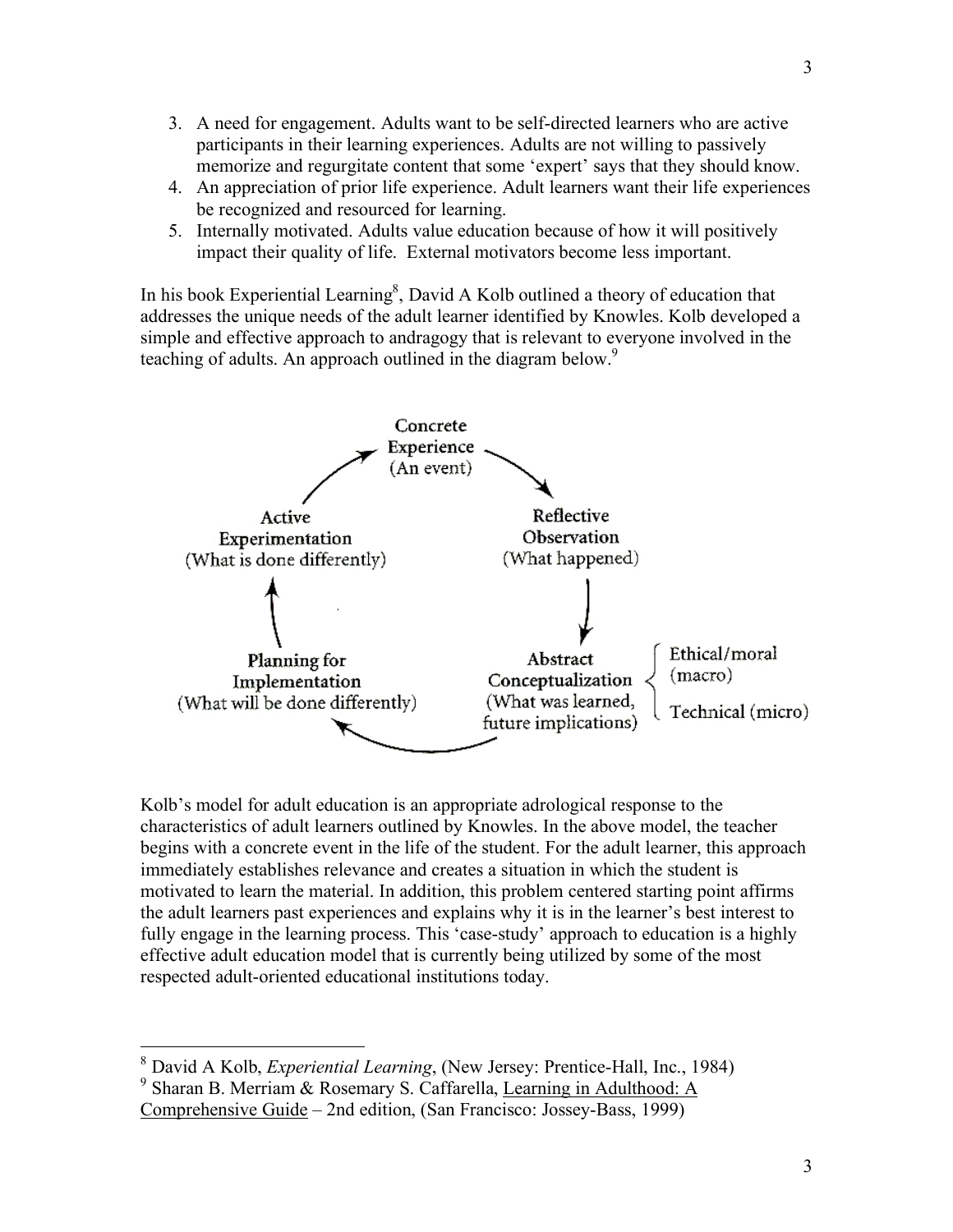One of the highest profile academic institutions to utilize Kolb's adrological teaching methodology is the Harvard Business School. According to their web site,

"About 80 percent of the classes in the MBA program are taught via the case method, a practical approach to learning where students work under the guidance of a faculty member to address real business problems in all their innate complexity and ambiguity."<sup>10</sup>

Case study education typically begins with a story. The instructor uses narrative to describe an actual or true to life situation and encourages the students to identify the relevant issues and suggest a resolution to be applied to the problem. Narrative is a powerful educational tool for the adult learner. This is especially true when the narrative used by the instructor is drawn directly out of or is obviously related to the experience of the student. By examining the narrative of a concrete 'slice of life,' the student can follow Kolb's cycle and engage in reflective observation, identify what concepts were learned through the event, plan what to do differently as a result of the lessons learned, and then implement those lessons.

Those of us who preach to adults can learn a great deal from adult educational theorists. When we preach we want those listening to us to learn and apply God's word to their lives. In order to accomplish this objective with adults, we would be wise to include narrative sermons from the narrative portions of Scripture in our preaching repertoire. The stories of scripture have the potential to be relevant, enjoyable and educationally significant for the adult listener. How can we preachers ensure that the narrative sermons we preach reach their potential? How can we release the full benefit of the Bible's narrative literature for our adult listeners?

While there are a number of effective, genre sensitive homiletical forms available to the contemporary preacher, I have found that many narrative homiletical forms have a limited usefulness. You can, for example, only preach so many first-person sermons in a year. I have found, however, that a homiletical form I have called 'Life Shaping'<sup>11</sup> to be a highly effective 'meat and potatoes' homiletical approach for the preaching of biblical narratives. 'Life Shaping' sermons can be used on a regular basis and retain their ability to educate adults while maintaining a high level of interest. As you will see, this homiletical approach applies Knowles andrological observations in a Kolb-compatible format.

The first step in preaching a 'Story Shaping' sermon is to interpret a biblical narrative from a literary perspective. Preachers who do not understand the literary dynamics of how the biblical writer fashioned his biblical story, will not understand the theological point the original author was making in the story, or how to harness the literary power of the original story in their sermons. While scores of books have been written on the

 <sup>10</sup> http://www.hbs.edu/mba/hbsadvantage accessed August 1, <sup>2006</sup>

<sup>11</sup> J. Kent Edwards, *Effective First-Person Biblical Preaching*, (Grand Rapids: Zondervan, 2005) p.128-132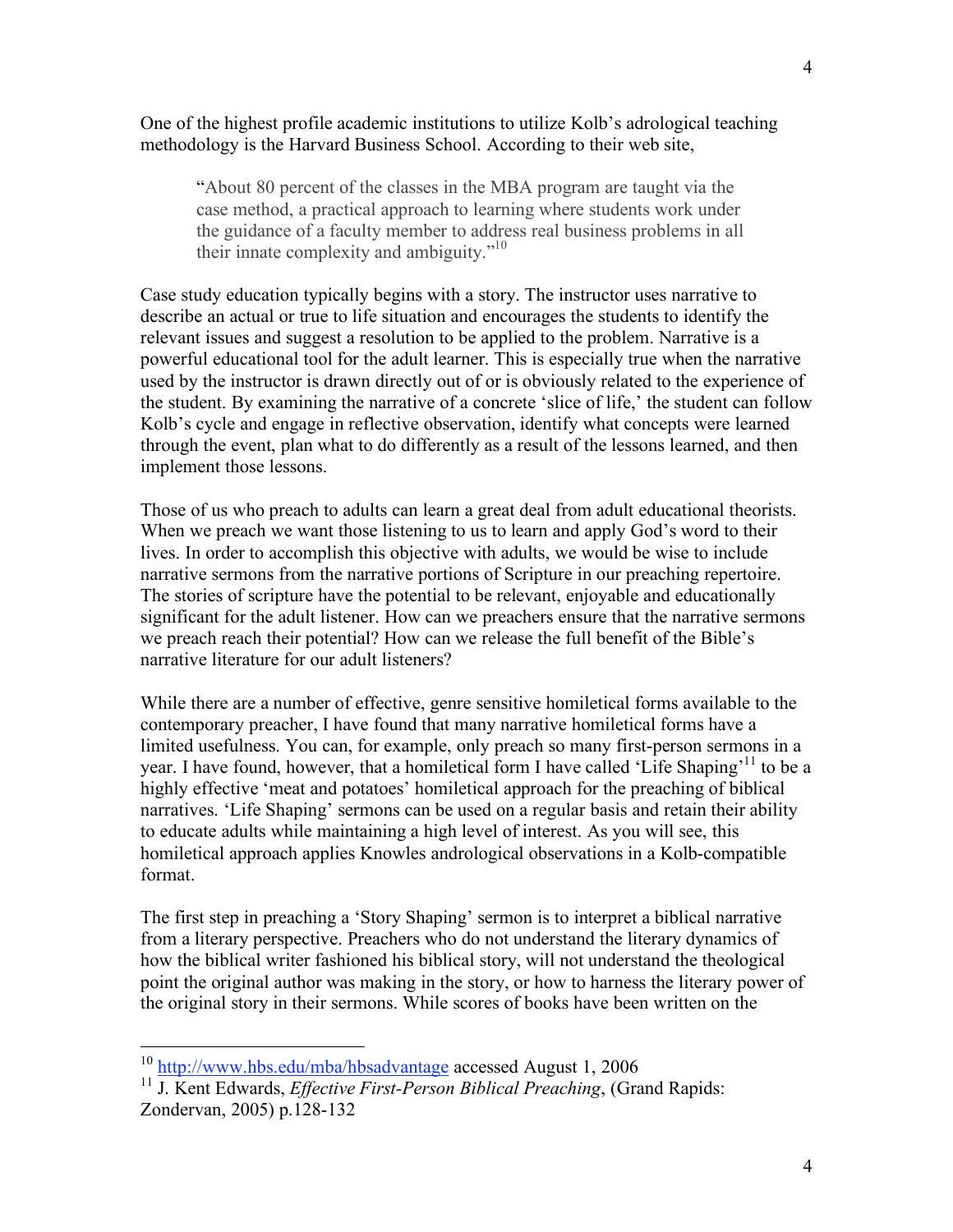literary dynamics of biblical narrative, perhaps the most important factor is the shape of the story. As I have argued elsewhere, the mono-mythic cycle is a helpful tool that preachers can use to determine a story's shape.<sup>12</sup>



Since conflict is inherently interesting, stories start with an inciting event. Something goes wrong with the summertime perfection we would all prefer. Stories spend most of their time exploring the increasing complications that occur as negative events unfold. As far as the protagonist is concerned, life is getting colder and colder – worse and worse. While a few biblical stories end in winter (these are called tragedies) most don't. The vast majority of biblical narratives enjoy a sudden reversal – a surprising twist in the plot that starts to return life back to the bliss of summer. Stories do not have points. They make a single point. This point is revealed in the surprising twist – the moment of 'aha' when the solution to the problem is revealed.

The point of a biblical story is always a theological point. We learn something about God and how to live in response to him when we understand a biblical story. The narrative literature of the bible is concretized theology. The stories of Scripture examine abstract theological truths through the lens of real life situations. Properly understood, biblical narratives discuss theology in an adult learner oriented 'case study' approach.

'Story Shaping' sermons are an attempt to harness the natural advantages of narrative literature for the benefit of the adult listener. As the diagram below indicates, this sermon form shamelessly piggybacks upon the structure of the biblical narrative while intentionally intertwining the lives of the listeners with the problem faced by the biblical protagonist. If this is done successfully, the problem of the biblical protagonist becomes the problem of the contemporary listener. As a result, the listener looks with interest at the critical choice made by the biblical protagonist makes to resolve their ancient problem – and decides whether to follow the protagonists' example in their own contemporary situation.

 <sup>12</sup> ibid p. 41-56.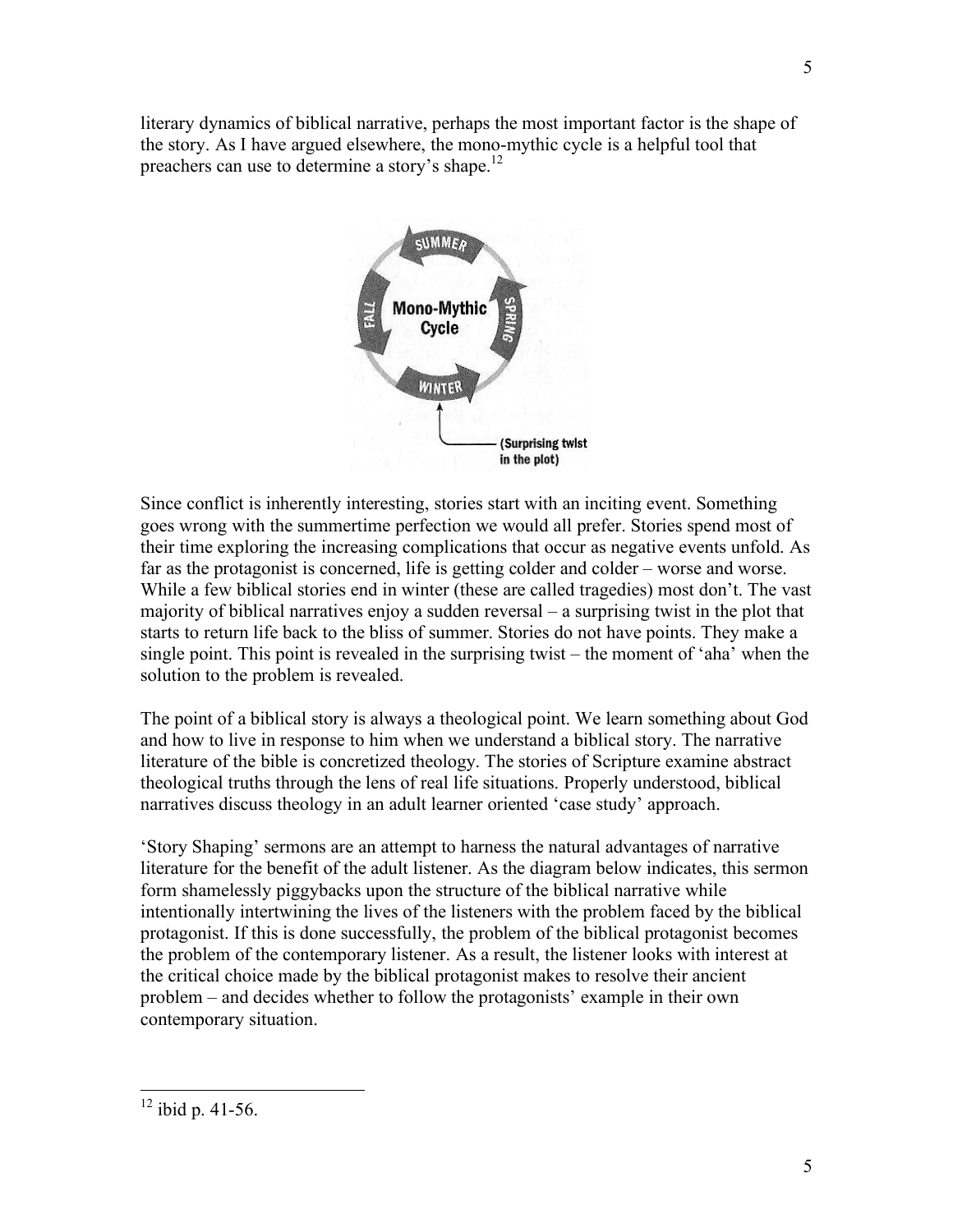

'Story Shaping' is a homiletical attempt to reshape the story of our listener's lives with the lives of the biblical narratives. Here is how it works.

### **1. Personal identification with biblical character**

Your sermon begins in the 'summer' of the narrative. Your goal in this portion of your sermon is to help your audience identify with the biblical character. Build bridges between the biblical character and your audience. You want your audience to discover the ways in which their lives are linked to the lives of the biblical character. It may be helpful to ask yourself:

- Who is this person?
- Where do they live?
- What is their background, education level, profession and social standing?
- In what ways are they like my audience?

#### **2. Cultivate the awareness that characters in stories (biblical and contemporary) can and must make choices.**

As you relate the 'fall' difficulties being faced by the biblical character, show the parallel pressures in the life of your congregation. Biblical characters were real people. You want your congregation to 'feel' the same tension and pressure that the biblical hero felt leading up to her/his decision. Harness this pressure to help your audience to recognize that we cannot avoid making choices. The following questions will help clarify your thoughts.

- Is the biblical character a victim or a victimizer? Of whom / what?
- Does the character display a sense of powerlessness?
- Have you (or someone you know) ever felt the same way?

Take time to go through the biblical story scene by scene outlining the parallels between protagonists story and the life story of the listeners. As you do, be sure to preserve the inherent tension of the story. If there is no tension / conflict in your sermon there will be no interest. If there is no interest there will be no life change.

#### **3. Help your congregation to understand** *what* **the biblical character decided and** *why* **they made these choices.**

At this point, you are in the winter of the biblical story. Things have become unbearable and the character has chosen to act. You are at the bottom of the mono-mythic circle, the climax of the emotion. Here you are looking for the biblical character's psychological motivation. What would have made this decision difficult?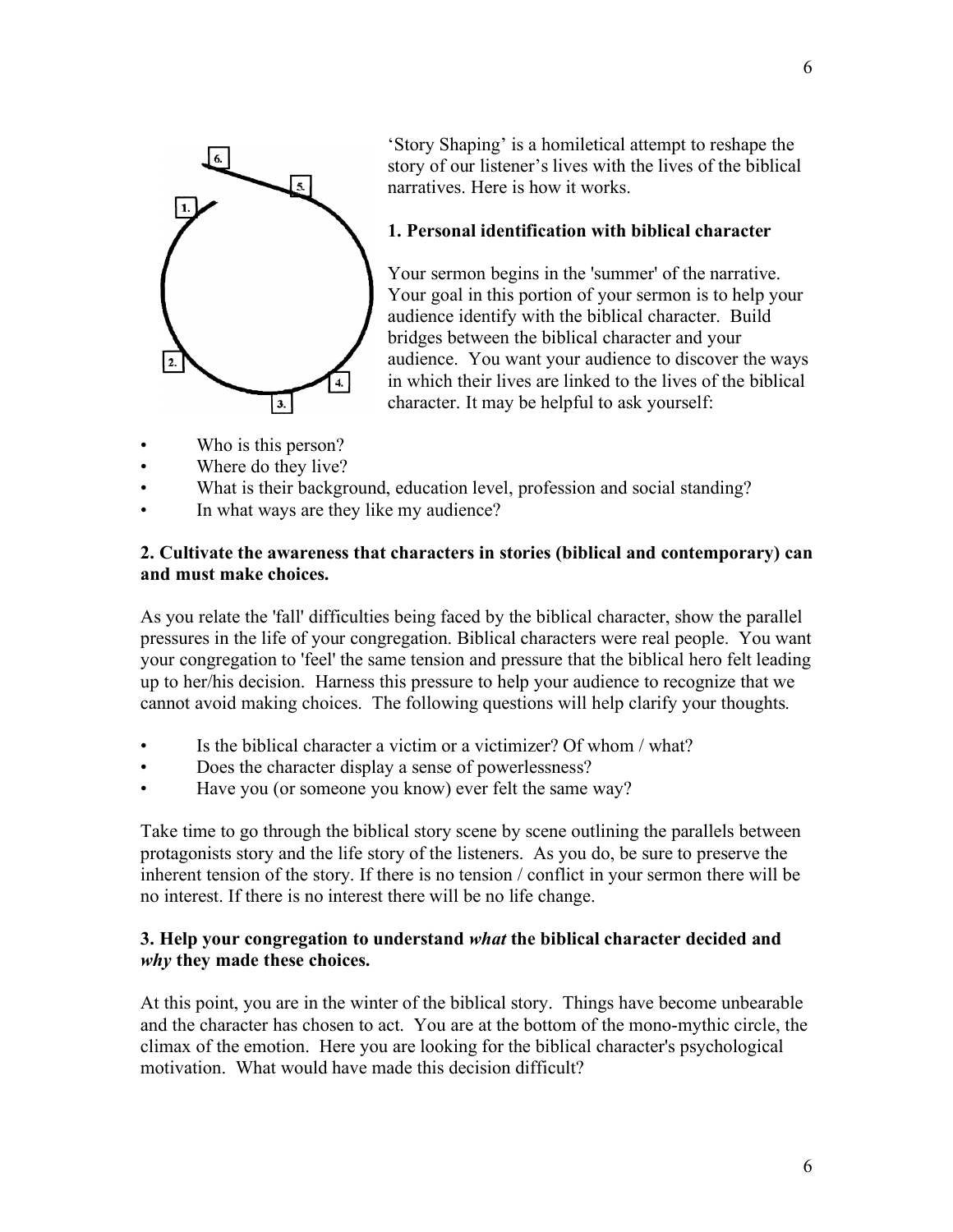- When did the character finally choose to act?
- Why not earlier or later?
- What decision did they make?
- Why did they finally choose to act?
- What factors motivated them to act the way that they did? (e.g. social, physical, spiritual, etc.)

### **4. Emotional identification with the consequences that biblical character faced as a result of their choices**

At phase #4, the diagram above curves upward. It assumes that you are preaching a biblical story that has a happy ending. These 'comedic' stories are best used to show audiences how godly decisions result in restored lives.

But while many biblical stories end as positively as Daniel's, this is not a universally true. Characters such as Samson, Saul, and Absalom did not make God-honoring decisions. The lesson of their lives is negative. We are not to imitate their decisions.

Regardless of whether the biblical narrative you are preaching ends up or down, however, help your congregation slip into the sandals of the biblical character that just made the decision. God-honoring decisions have a real and often immediate impact upon the life story of the decision maker. Allow your congregation to see this.

- What happened to the character when the choice was made?
- What happened to those around the character? (friends, family, members of the community)
- If the character could have gone back in time and re-written their life story, do you think that they would have make a different decision?
- Have you ever faced / made a similar decision to the biblical character? Did you face similar consequences? Why?
- Would the consequences experienced by the biblical character likely follow a similar decision today? Why?

## **5. Decide whether to emulate (parrot) or avoid the choices and consequences endured by the biblical characters**

Let your congregation have a good look at the benefits of the God-honoring choices. Allow them to gaze on the ripple effect that those decisions had on their family, friends and community and then bring them to the point of decision. Exhort your congregation to learn from the mistakes and successes of the heroes of Scripture.

- What is holding you back from making a God-honoring decision today?
- What are the pressures you face to imitate / reject the decision of the biblical character?
- How will your life be changed by your choice? What will happen to *your* story?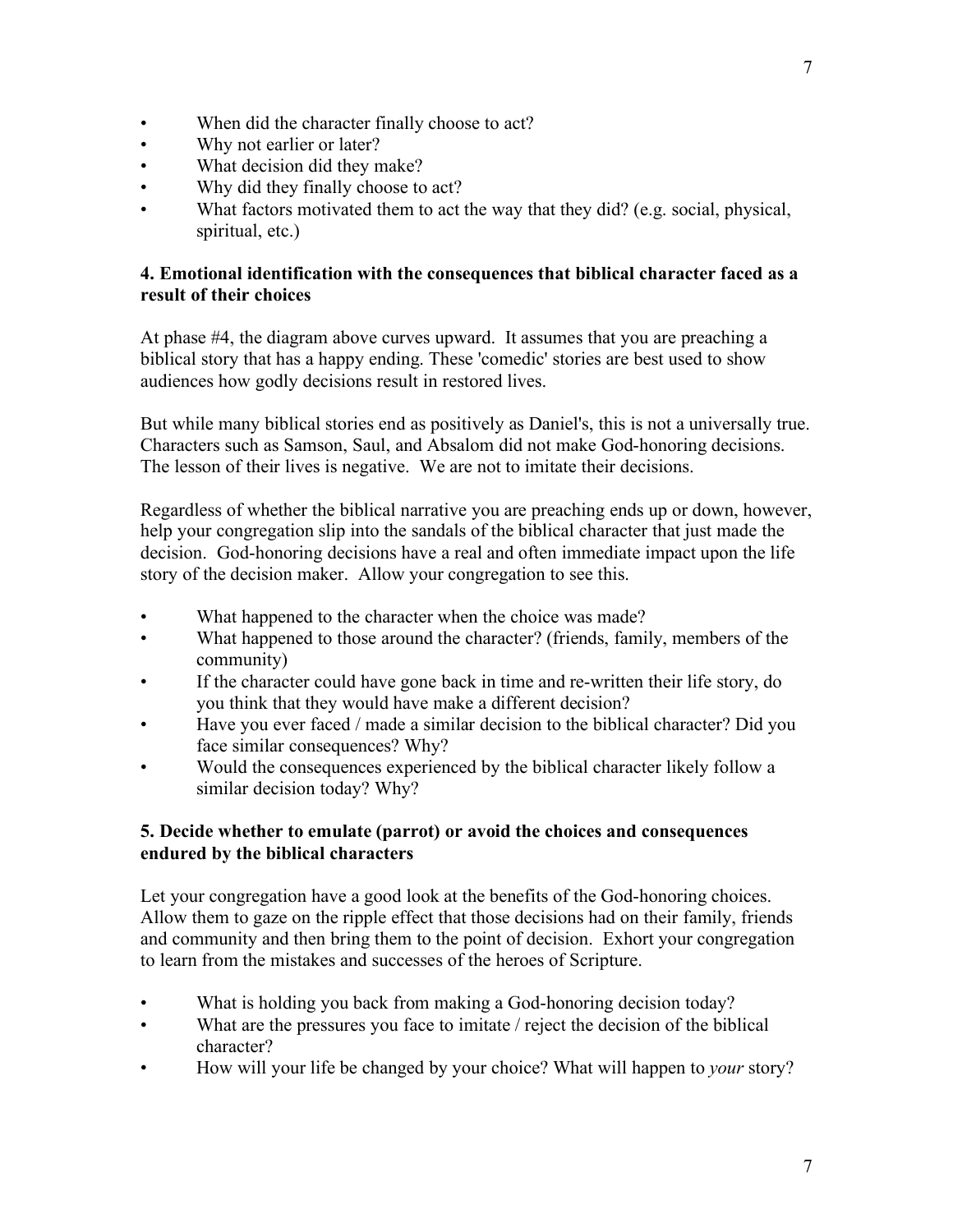• How would the stories of *others (e.g.* your family, friends, church community) respond to and be affected by your decision to imitate the biblical character?

#### **6. Alter behavior in accordance with the decision.**

As a caring pastor, you know many of the issues with which the people in your congregation are struggling. Give them specific examples of what the application of this passage might look like in their lives. Concretely outline how their actions might he different as a result of their choice. Challenge them to implement the lessons from this text into their lives immediately and to tell someone about their decision to do so.<sup>13</sup>

The 'Story Shaping' sermon form does not make six different points. It proceeds through six stages to make sure that the listeners understand the single theological point of the narrative passage, and how that point influences the life story of the listener. As you make your way through the sermon you will weave in and out of the ancient and modern worlds – explaining the text so that your listeners appreciate the depth of the problem the biblical protagonist faced, and explaining how your listeners will face very similar tensions in their lives. You want to do your best to stitch these worlds m together into a seamless and unified sermon.

'Story Shaping' sermons have many advantages for the adult listeners. First, because they are stories, adults enjoy listening to them. We pay good money to listen to a good story! Second, because they are delivered in the 3rd person, and the vast majority of biblical narratives are written in the  $3<sup>rd</sup>$  person, they are inherently more compatible with the narratives of Scripture. Thirdly, because they are delivered in the 3<sup>rd</sup> person, they are considered more appropriate in a greater number of venues than less traditional sermon forms. Even the most traditional settings I have preached in have enjoyed 'Story Shaping' sermons. Fourthly, 'Story Shaping' sermons address Malcolm Knowles characteristics of the adult learner.

- 1. A need for relevance. As the listeners identify with the issue of the biblical protagonist, the understanding of the practical relevance of the message is obvious and compelling.
- 2. A readiness to learn. Since the relevance of the sermon is clear, adults are eager to learn.
- 3. A need for engagement. As adults re-live the experience of the protagonist and wrestle with the decision to make, their desire to be self-directed learners is satisfied. Adults are not being asked to passively memorize and regurgitate content that some 'expert' says that they should know. They are figuring out how to make their way through life.
- 4. An appreciation of prior life experience. In order to apply envelop the adult learner in 'Story Shaping' sermon, preachers are forced to recognize and resource the life experiences of their audience.

 <sup>13</sup> Adapted from J. Kent Edwards, *Effective First-Person Biblical Preaching*, (Grand Rapids: Zondervan, 2005)